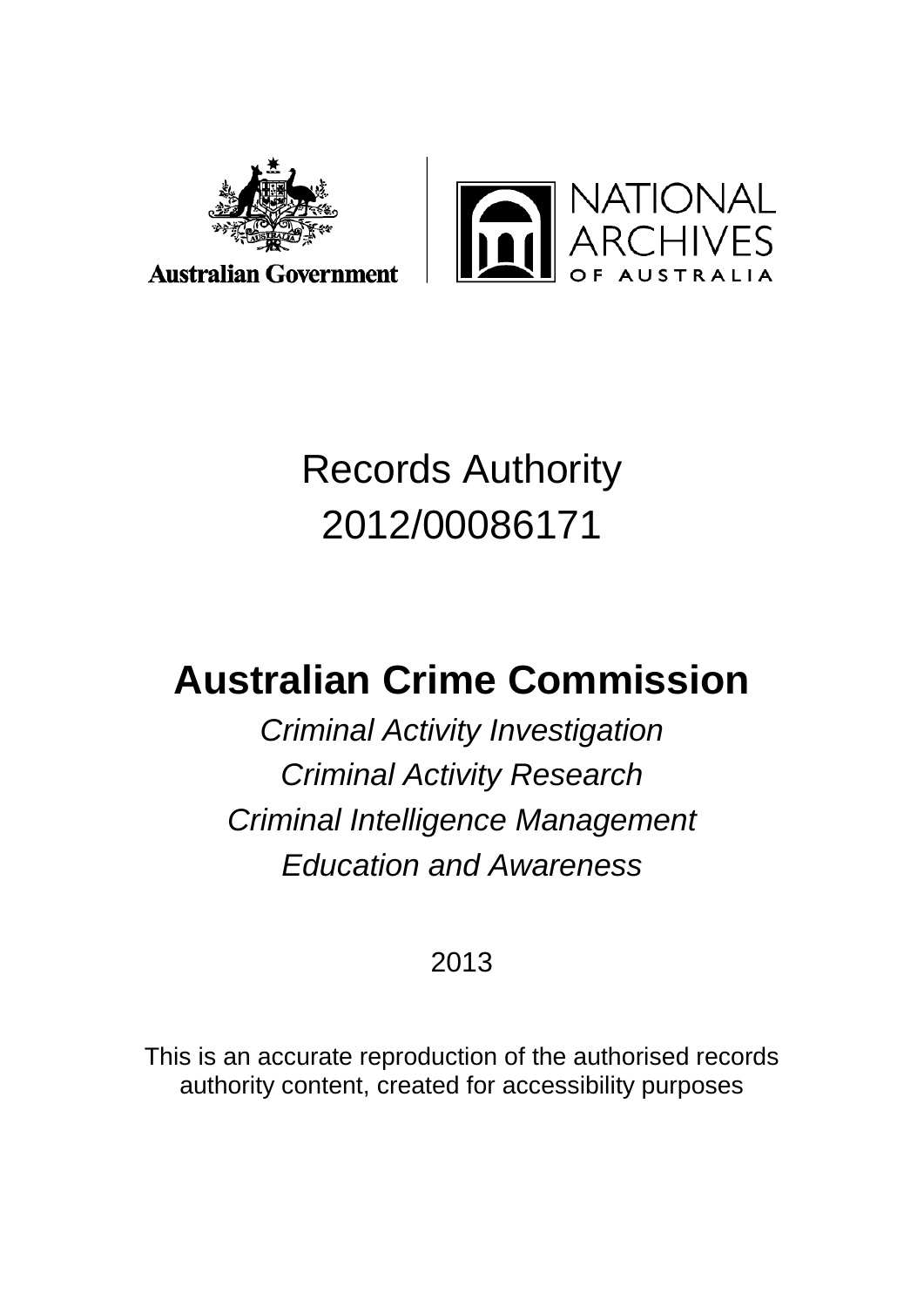#### **CONTENTS**

| $\overline{\mathbf{3}}$ |
|-------------------------|
|                         |
|                         |
|                         |
|                         |
| 10                      |
| 12                      |
| 16                      |

© Commonwealth of Australia 2013

This work is copyright. Apart from any use as permitted under the *Copyright Act 1968,* no part may be reproduced by any process without prior written permission from the National Archives of Australia. Requests and inquiries concerning reproduction and rights should be directed to the Publications Manager, National Archives of Australia, PO Box 7425, Canberra Business Centre ACT 2610, Australia.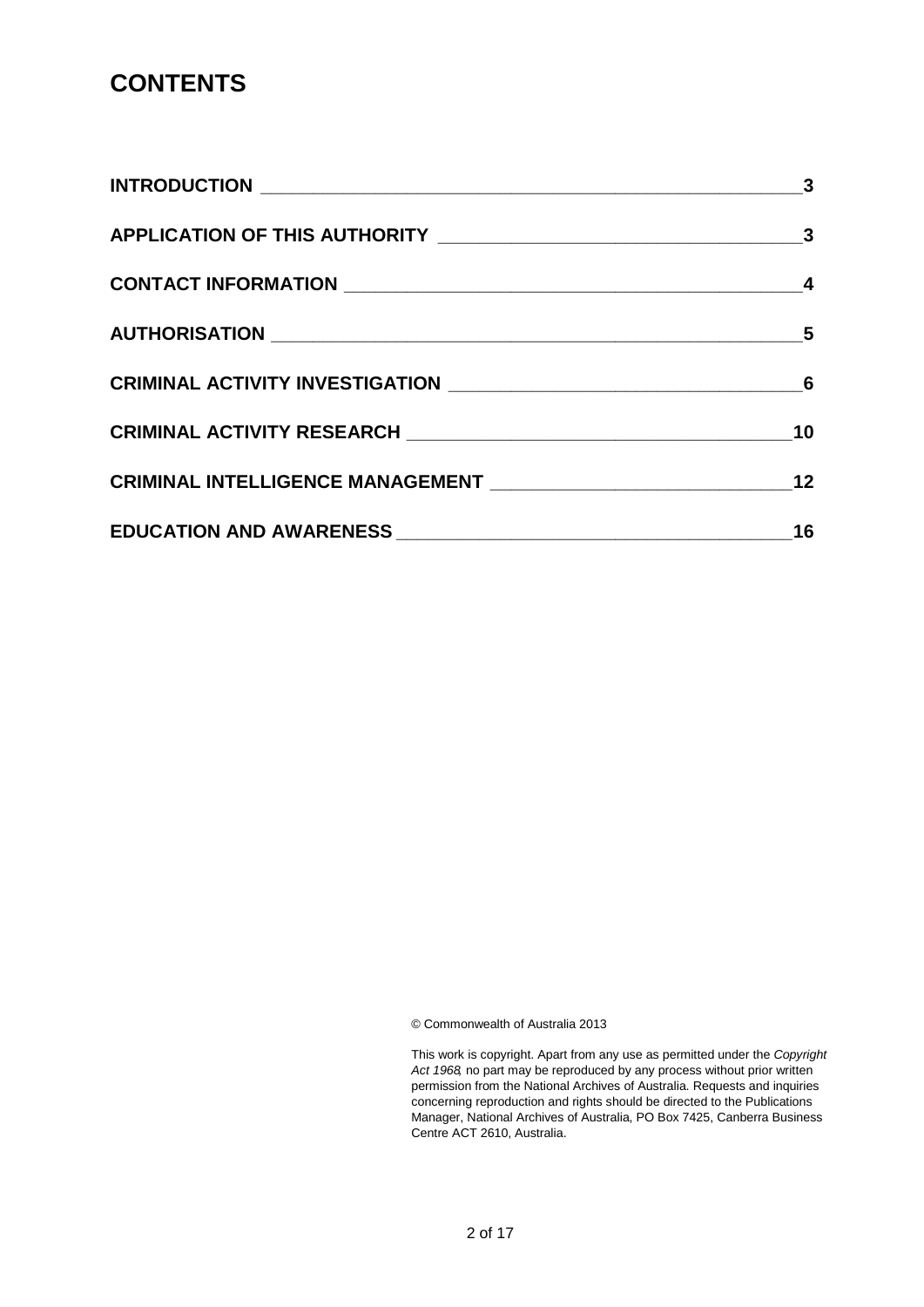#### <span id="page-2-0"></span>**INTRODUCTION**

The Australian Crime Commission (ACC) and the National Archives of Australia have developed this Records Authority to set out the requirements for keeping or destroying records for the core business areas of Criminal Activity Investigation, Criminal Activity Research, Criminal Intelligence Management and Education and Awareness. It represents a significant commitment on behalf of the ACC to understand, create and manage the records of its activities.

This Authority is based on the identification and analysis of the business of the ACC. It takes into account the agency's legal and organisational records management requirements, and the interests of stakeholders, the agency and the National Archives of Australia.

The Authority sets out those records that need to be retained as national archives and specifies the minimum length of time that temporary records need to be kept. This Authority gives the ACC permission under the *Archives Act 1983*, for the destruction of the temporary records described after the minimum retention period has expired. Retention periods for these temporary records are based on: an assessment of business needs; broader organisational accountability requirements; and community expectations, and are approved by the National Archives of Australia on the basis of information provided by the agency.

As changes in circumstances may affect future records management requirements, the periodic review of this Authority is recommended. All amendments must be approved by the National Archives of Australia.

## <span id="page-2-1"></span>**APPLICATION OF THIS AUTHORITY**

- 1. This Authority supersedes Records Authority 946 (1993).The superseded Authority cannot be used by the ACC after the date of issue of this Authority.
- 2. This Authority is to be used to determine how long records must be kept. Records are matched to the relevant core business and records class in the Authority.
	- Where the minimum retention period has expired and the records are not needed for agency business they should be destroyed as authorised in this Authority.
	- Records that have not reached the minimum retention period must be kept until they do.
	- Records that are identified as Retain as National Archives (RNA) are to be transferred to the National Archives of Australia for preservation.
- 3. This Authority should be used in conjunction with general records authorities such as:
	- AFDA Express issued by the National Archives to cover business processes and records common to Australian Government agencies;
	- General Disposal Authority 21 (GDA 21) for records relating to the intelligence function in any Commonwealth Agency;
	- General Records Authority 31 (GRA 31) for source (including original) records that have been copied, converted or migrated.
- 4. The Normal Administrative Practice (NAP) provision of the *Archives Act 1983* gives agencies permission to destroy certain records without formal authorisation. This usually occurs where records are duplicated, facilitative or for short-term use only. NAP does not replace arrangements agreed to in this Authority but can be used as a tool to assist in identifying records for destruction together with an agency's Records Authority or Authorities, and with AFDA Express. The National Archives recommends that agencies develop and implement a Normal Administrative Practice policy. Advice and guidance on destroying records as a normal administrative practice and on how to develop an agency NAP policy is available from the National Archives' website at **[www.naa.gov.au](http://www.naa.gov.au/)**.
- 5. Records that are reasonably likely to be needed as evidence in a current or future judicial proceeding or are subject to a request for access under the *Archives Act 1983,* the *Freedom of Information Act 1982* or any other relevant Act must not be destroyed until the action has been completed.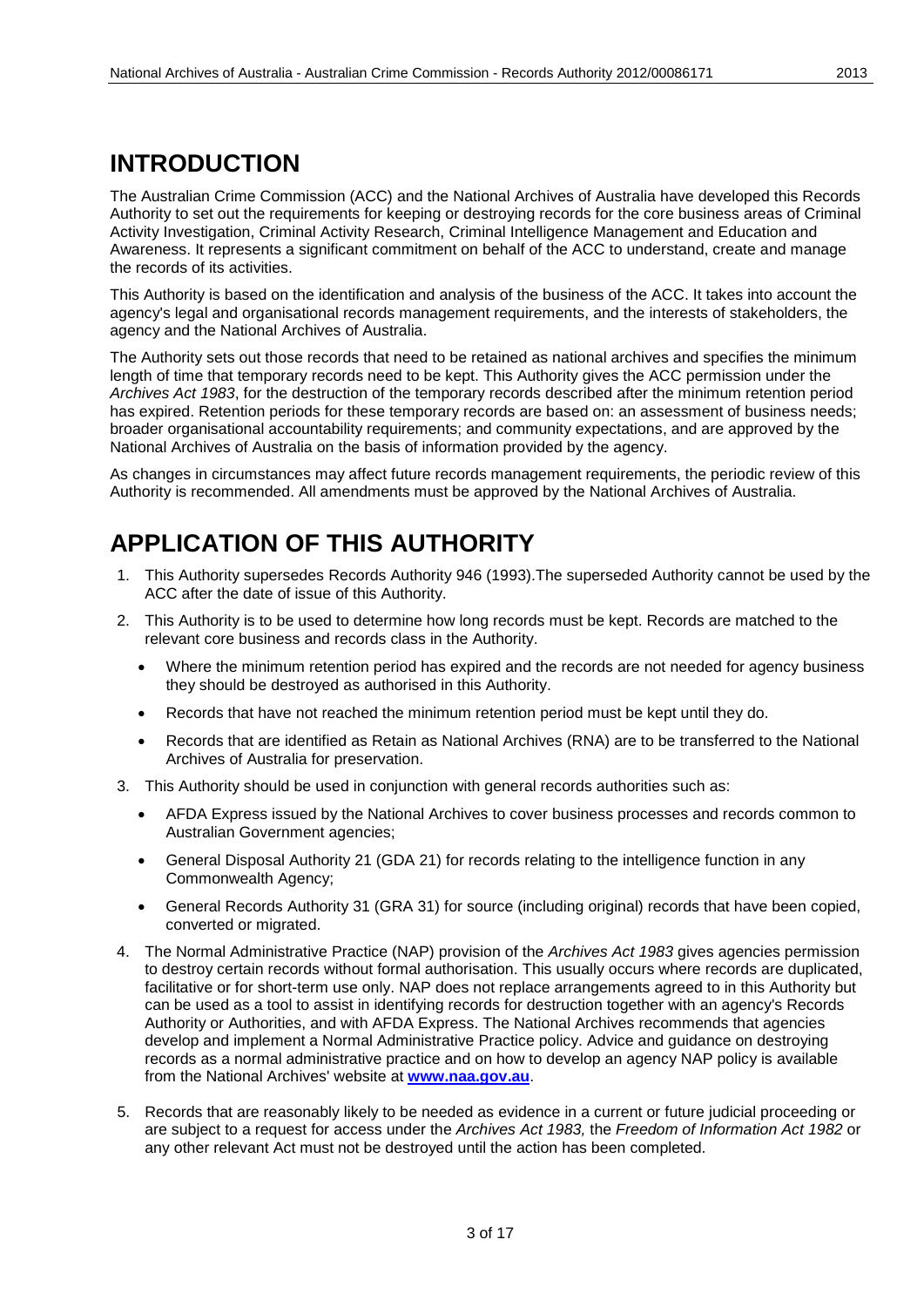- 6. Records subject to a disposal freeze must not be destroyed until the freeze has been lifted. Further information about disposal freezes and whether they affect the application of this Authority is available from the National Archives website at **[www.naa.gov.au](http://www.naa.gov.au/)**.
- 7. Where the method of recording information changes (for example from a manual system to an electronic system, or when information is migrated from one system to a new system) this Authority can still be applied, providing the records document the same core business. The information must be accessible for the period of time prescribed in this Authority. The ACC will need to maintain continuing access to the information, including digital information, for the periods prescribed in this Records Authority or until the information is transferred into the custody of the National Archives.
- 8. In general, retention requirements indicate a minimum period for retention. The ACC may extend minimum retention periods if it considers that there is an administrative need to do so, without further reference to the National Archives. Where the ACC believes that its accountability will be substantially compromised because a retention period or periods are not adequate, it should contact the National Archives for review of the retention period.
- 9. Records coming within 'Retain as national archives' classes in this Authority have been determined to be part of the archival resources of the Commonwealth under section 3C of the *Archives Act 1983*. The determination of Commonwealth records as archival resources of the Commonwealth obliges agencies to transfer the records to the National Archives when they cease to be current and, in any event, within 15 years of the records coming into existence, under section 27 of the *Archives Act 1983*.
- 10. Records in the care of agencies should be appropriately stored, managed and preserved. Agencies need to meet this obligation to ensure that the records remain authentic and accessible over time. Under Section 31 of the *Archives Act 1983*, access arrangements are required for records that become available for public access including those records that remain in agency custody.
- 11. Appropriate arrangements should be made with the National Archives when records are to be transferred into custody. The National Archives accepts for transfer only those records designated as national archives.
- 12. Advice on how to use this Authority is available from the ACC's records manager. If there are problems with the application of the Authority that cannot be resolved, please contact the National Archives.

#### <span id="page-3-0"></span>**CONTACT INFORMATION**

For assistance with this authority or for advice on other records management matters, please contact National Archives' Agency Service Centre.

Queen Victoria Terrace Tel: (02) 6212 3610 Parkes ACT 2600 Farkes ACT 2600 Fax: (02) 6212 3989 PO Box 7425 Email: **[recordkeeping@naa.gov.au](mailto:recordkeeping@naa.gov.au)** Canberra Business Centre ACT 2610 Website: **[www.naa.gov.au](http://www.naa.gov.au/)**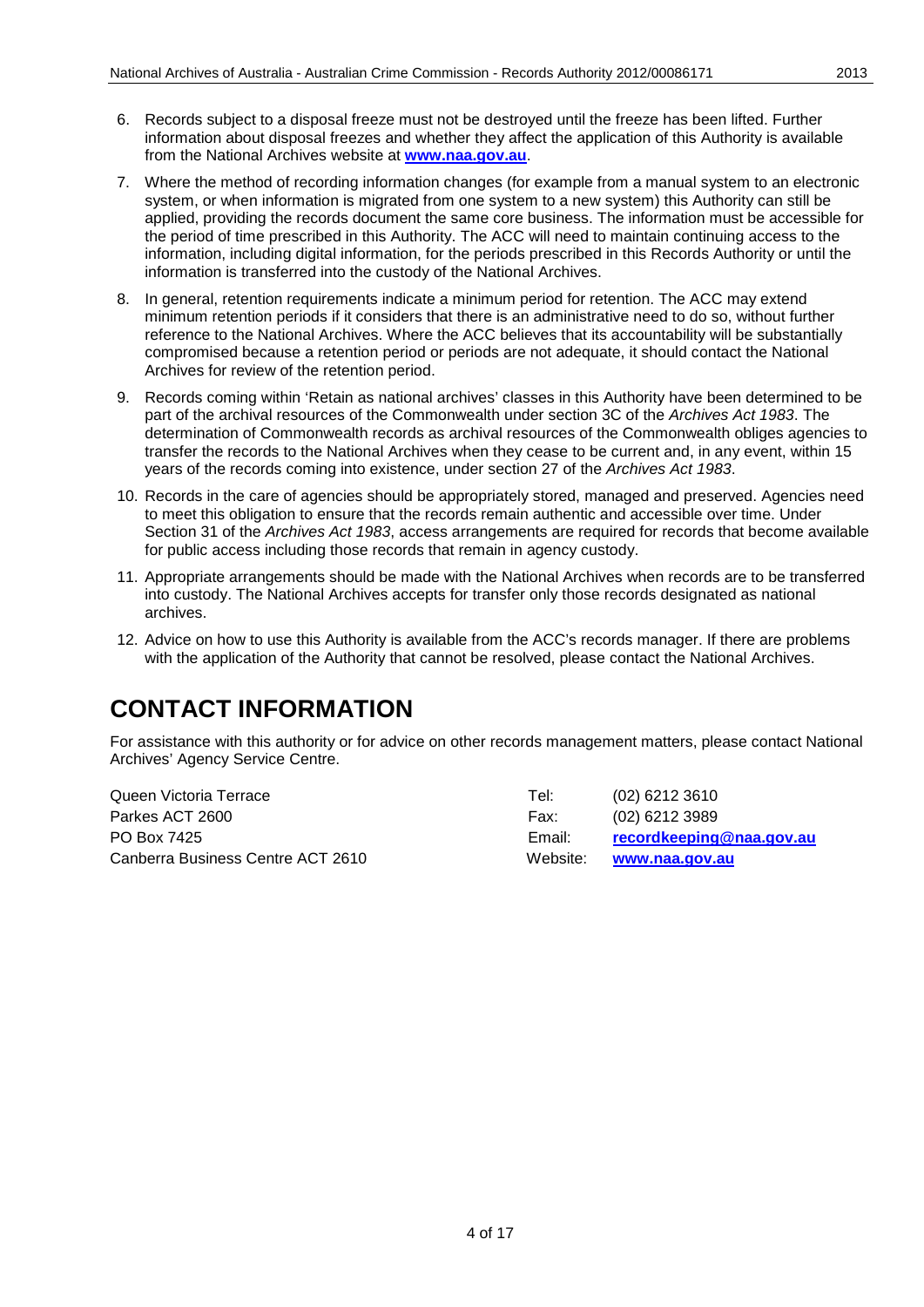## <span id="page-4-0"></span>**AUTHORISATION**

#### **RECORDS AUTHORITY 2012/00086171**

**Person to whom notice of authorisation is given:**

Paul Jevtovic APM Acting Chief Executive Officer Australian Crime Commission 44 Mort Street Braddon ACT 2601

| <b>Purpose:</b>     | Authorises arrangements for the disposal of records in accordance with<br>Section 24(2)(b) of the Archives Act 1983                                                                             |
|---------------------|-------------------------------------------------------------------------------------------------------------------------------------------------------------------------------------------------|
|                     | Determines records classed as 'Retain as national archives' in this<br>Records Authority to be part of the archival resources of the<br>Commonwealth under section 3C of the Archives Act 1983. |
|                     |                                                                                                                                                                                                 |
| <b>Application:</b> | All core business records relating to Criminal Activity Investigation,<br>Criminal Activity Research, Criminal Intelligence Management, and<br>Education and Awareness.                         |
|                     |                                                                                                                                                                                                 |

This authority gives permission for the destruction, retention or transfer to the National Archives of Australia of the records described. This authority will apply only with the consent of the agency currently responsible for the business documented in the records described.

#### Authorised by **Date of issue:**

Len Marsden 11 December 2013 Acting Director-General National Archives of Australia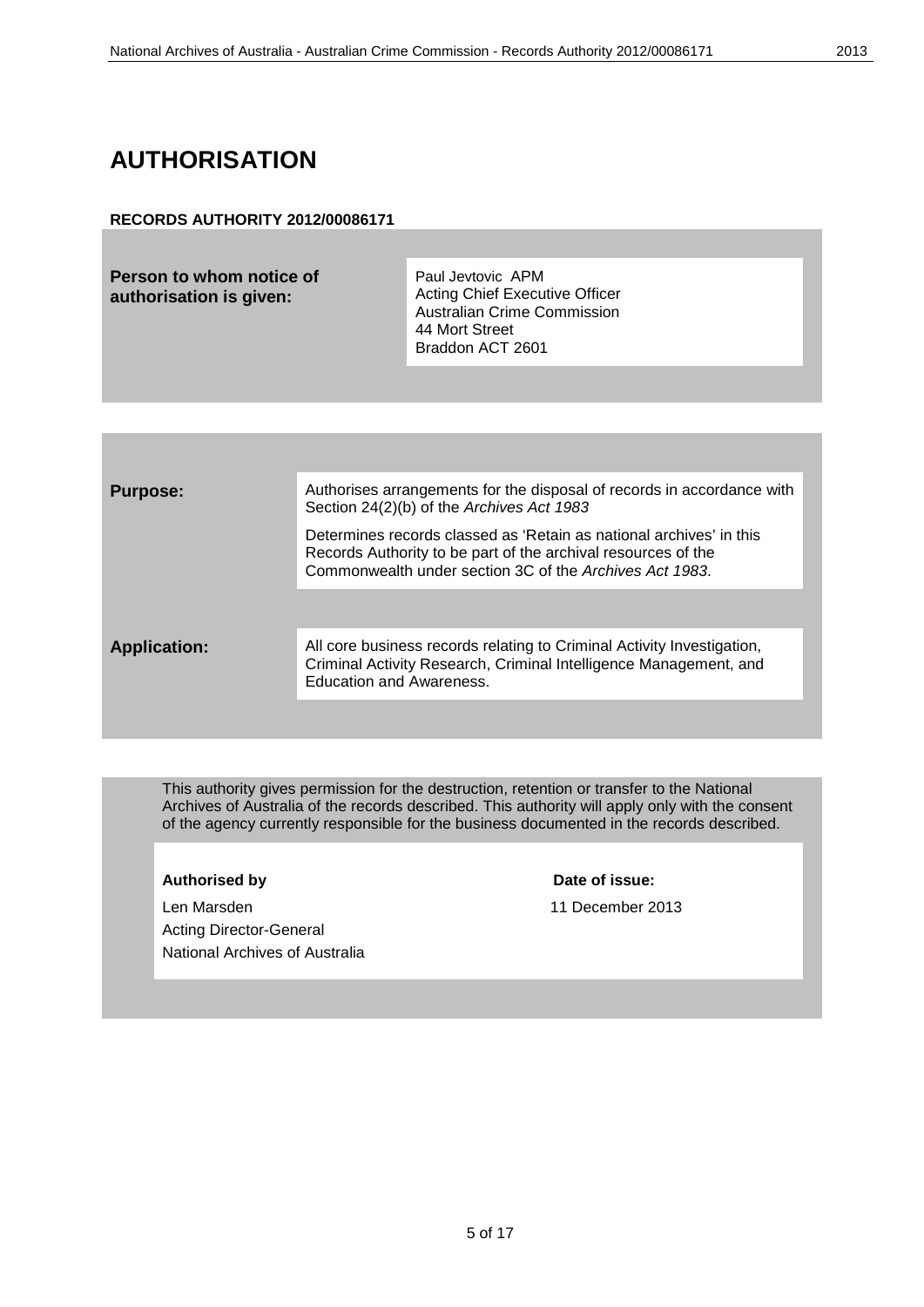<span id="page-5-0"></span>The core business of investigating federally relevant serious and organised criminal activity in Australia.

Includes the agency's criminal activity investigations, joint investigations conducted collaboratively with the agency's partners, and special investigations into individuals or organisations suspected of serious or organised criminal activity, using the agency's coercive powers. Also includes the agency's investigation of serious and organised criminal activity under State or Territory Government legislation.

Serious and organised crime includes: theft; fraud; tax evasion; money laundering; currency violations; illegal drug dealings; illegal gambling; obtaining financial benefit by vice engaged in by others; extortion; violence; bribery or corruption of, or by, an officer of the Commonwealth or an officer of a State or Territory; perverting the course of justice; bankruptcy and company violations; harbouring of criminals; forging of passports; firearms; armament dealings; illegal importation or exportation of fauna into or out of Australia; and cybercrime.

The core activities include:

- conducting examinations as part of special investigations, using the agency's coercive powers;
- providing advice and recommendations;
- negotiating and establishing joint investigations agreements with agency partners;
- authorisations and determinations for investigations;
- conducting investigations and undertaking post-investigations reviews;
- producing or contributing to briefs of evidence for criminal/confiscation proceedings and/or their referral;
- establishing and managing committees and working groups;
- managing externally acquired documentation supporting investigations and confiscation proceedings;
- legal support, including obtaining warrants, summonses, court orders and issue of notices;
- meetings and liaison as part of investigations;
- developing and reviewing policies and procedures;
- planning criminal activity investigations;
- evaluating and reviewing;
- psychometric assessments supporting investigations;
- establishing and managing investigations registers;
- managing the exhibits registry;
- preparing criminal activity investigations reports;
- criminal activity investigation referrals; and
- witness protection.

#### *Cross references to other areas of this records authority*

*For criminal information and intelligence activities, use CRIMINAL INTELLIGENCE MANAGEMENT.*

*For research not considered intelligence collection, use CRIMINAL ACTIVITY RESEARCH.*

*For addresses, presentations, or attendance at relevant conferences, use EDUCATION AND AWARENESS.*

*Cross references to AFDA Express records authority*

*For whole of government agreements, use GOVERNMENT RELATIONS.*

*For responses to high-level external committees, use GOVERNMENT RELATIONS.*

*For legal advice, use LEGAL SERVICES.*

*For staffing matters, use PERSONNEL.* 

*For tendering and contracting arrangements, use PROCUREMENT.*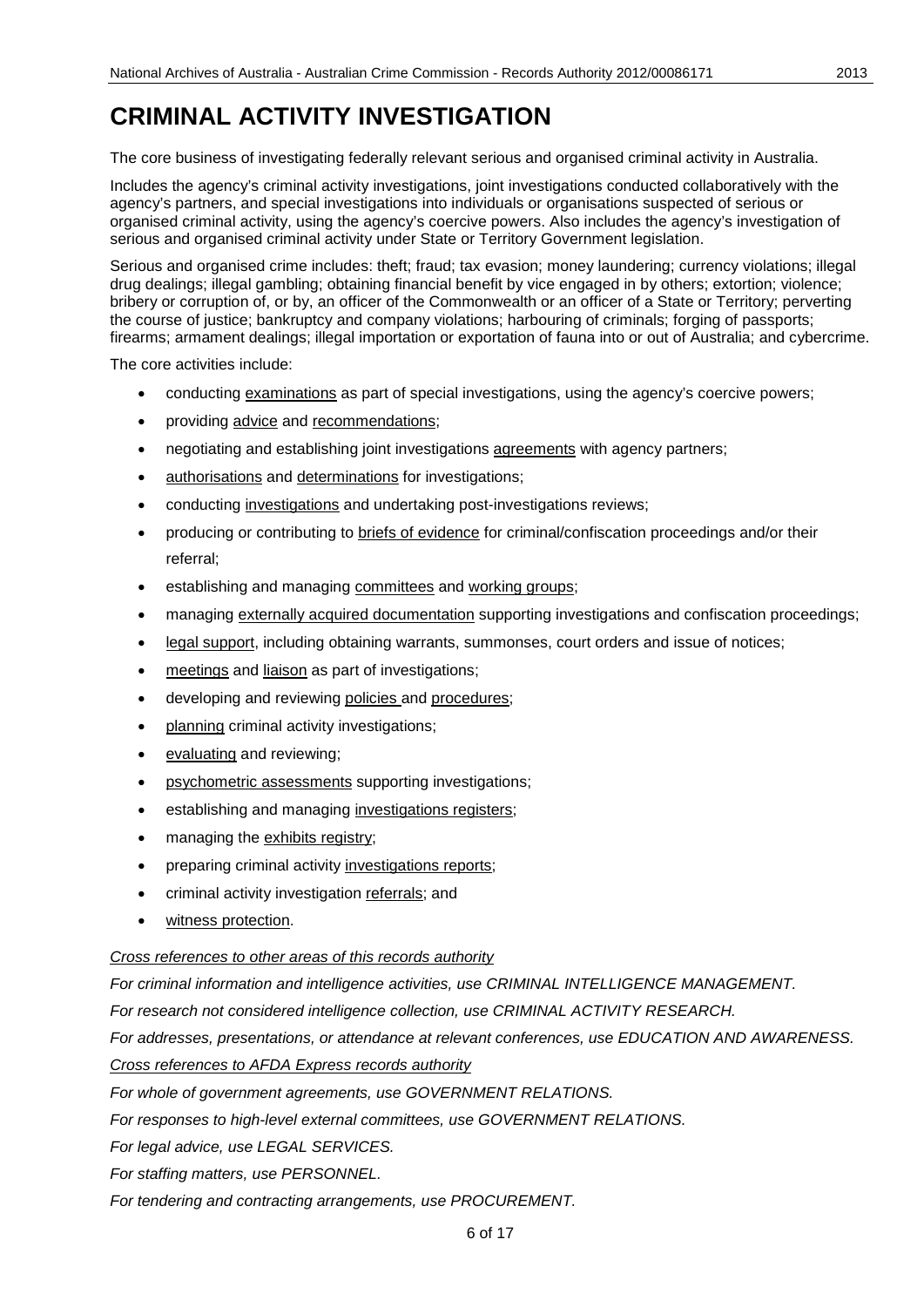*For internal training, use STAFF DEVELOPMENT. For quality assurance audits, use STRATEGIC MANAGEMENT. Cross references to other records authorities For administration of the agency's Board, use GOVERNING BODIES.*

| <b>Class no</b> | <b>Description of records</b>                                                                                                                                                                                                                                                                                                                                                                                                                                                          | <b>Disposal action</b>         |
|-----------------|----------------------------------------------------------------------------------------------------------------------------------------------------------------------------------------------------------------------------------------------------------------------------------------------------------------------------------------------------------------------------------------------------------------------------------------------------------------------------------------|--------------------------------|
| 61210           | Records documenting:<br>examinations as part of special investigations using the agency's<br>coercive powers. Includes CEO's directions; examination proceedings<br>and transcripts; issue of summonses and notices; and supporting<br>documentation;                                                                                                                                                                                                                                  | Retain as<br>national archives |
|                 | high-level advice and recommendations relating to national priorities,<br>$\bullet$<br>strategies and investigations, such as that provided to the Board or the<br>Minister. Includes final versions of national Determination plans;                                                                                                                                                                                                                                                  |                                |
|                 | negotiation and establishment of high-level investigation agreements,<br>$\bullet$<br>such as joint investigations between the agency and its partners, where<br>the agency is the lead agency or the main representative of the<br><b>Australian Government;</b>                                                                                                                                                                                                                      |                                |
|                 | authorisations and determinations. Includes CEO approvals, Board<br>٠<br>authorisations and determinations related to investigations, joint<br>investigations with agency partners and special investigations into<br>serious and organised crime. Also includes the establishment of<br>arrangements for the collection of material (exhibits) from State or<br>Territory agencies and non-government agencies;                                                                       |                                |
|                 | high-level committees or working groups where the agency is the<br>$\bullet$<br>Commonwealth's main representative, provides secretariat support, or<br>plays a leading role in deliberations. Includes establishment, final<br>minutes, agenda papers, briefing notes and recommendations made by<br>the committee. Also includes records of high-level internal and external<br>criminal activity investigations meetings;                                                           |                                |
|                 | investigation case files that set a precedent, or that have a high public<br>$\bullet$<br>profile and/or are subject to intense media interest. Includes post-<br>investigations reviews, assessments and recommendations;                                                                                                                                                                                                                                                             |                                |
|                 | [For investigations where no offence is found, use class 61214.]                                                                                                                                                                                                                                                                                                                                                                                                                       |                                |
|                 | briefs of evidence referred to counsel or the Commonwealth Director of<br>٠<br>Public Prosecutions for opinion or prosecution. Includes briefs for civil<br>recovery referred to the Australian Government Solicitor or briefing<br>papers detailing proposed charges, committals, trials, proceeds of<br>criminal actions and civil recovery. Also includes 'Failed to Appear'<br>briefs, and briefs where the individual leaves the jurisdiction before<br>finalisation of the case; |                                |
|                 | final versions of criminal activity investigation policies and procedures.<br>٠<br>Includes CEO's approvals and clearances;                                                                                                                                                                                                                                                                                                                                                            |                                |
|                 | establishing and maintaining registers, such as summons, notices,<br>achievement, search warrant, document, exhibit and witness registers;                                                                                                                                                                                                                                                                                                                                             |                                |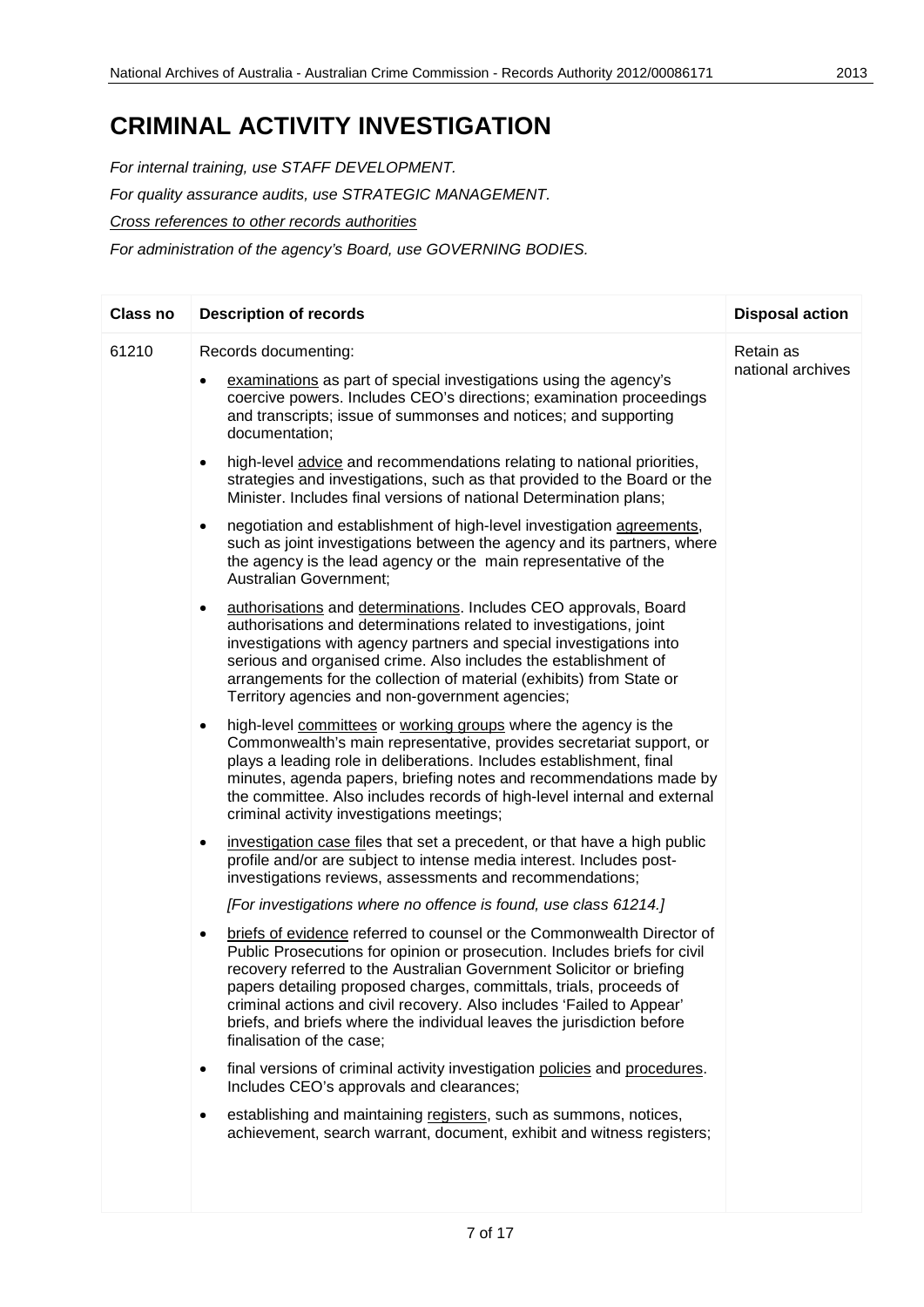| <b>Class no</b> | <b>Description of records</b>                                                                                                                                                                                                                                                                                                                                                                                                                                                                                                                                                                                                                                                                                                                                                                                                                                                                                                                                                                                                                                                                                                                                                                                                                                                                                                                                                                                                                                                                                                                                                                                                                                                                                                                        | <b>Disposal action</b>                |
|-----------------|------------------------------------------------------------------------------------------------------------------------------------------------------------------------------------------------------------------------------------------------------------------------------------------------------------------------------------------------------------------------------------------------------------------------------------------------------------------------------------------------------------------------------------------------------------------------------------------------------------------------------------------------------------------------------------------------------------------------------------------------------------------------------------------------------------------------------------------------------------------------------------------------------------------------------------------------------------------------------------------------------------------------------------------------------------------------------------------------------------------------------------------------------------------------------------------------------------------------------------------------------------------------------------------------------------------------------------------------------------------------------------------------------------------------------------------------------------------------------------------------------------------------------------------------------------------------------------------------------------------------------------------------------------------------------------------------------------------------------------------------------|---------------------------------------|
| 61210<br>(cont) | referrals from the Australian and/or State or Territory governments<br>initiating an investigation; and<br>[For investigation case referrals to another agency, use class 61214.]<br>final versions of high-level investigation reports, such as to the CEO,<br>the Board, heads of other agencies, or the Minister.                                                                                                                                                                                                                                                                                                                                                                                                                                                                                                                                                                                                                                                                                                                                                                                                                                                                                                                                                                                                                                                                                                                                                                                                                                                                                                                                                                                                                                 |                                       |
| 61211           | Records documenting:<br>psychometric assessments of targets and witnesses, conducted as part<br>of criminal investigations or examinations; and<br>management of applications for witness protection.<br>$\bullet$<br>[For the psychometric assessment of potential Covert Human<br>Intelligence Sources (CHIS) registrants and case managers, use<br>CRIMINAL INTELLIGENCE MANAGEMENT.]                                                                                                                                                                                                                                                                                                                                                                                                                                                                                                                                                                                                                                                                                                                                                                                                                                                                                                                                                                                                                                                                                                                                                                                                                                                                                                                                                             | Destroy 80 years<br>after last action |
| 61212           | Records documenting:<br>criminal investigation case files resulting in a guilty verdict that do not<br>٠<br>set a precedent or do not have a high public profile and are not subject<br>to intense media interest. Includes post-investigation reviews of all<br>criminal activity investigations, resulting assessments and<br>recommendations; and proceeds of crime case files where prosecuted<br>are found guilty;<br>[For investigations where no offence is found, use class 61214.]<br>investigation reports including information reports, surveillance reports<br>٠<br>supported by working copies of audio-visual and photographic material;<br>legal support for investigations, including search warrant applications<br>and court orders.<br>[For issuing summonses and notices by examiners, use class 61210.]<br>liaison conducted as part of investigations. Includes the dissemination<br>$\bullet$<br>of investigation information with partner agencies;<br>meetings conducted as part of criminal investigations. Includes minutes<br>$\bullet$<br>and agenda;<br>development and review of criminal investigation policies and<br>$\bullet$<br>procedures;<br>reference material supporting investigation referrals to the agency by<br>$\bullet$<br>the Australian, State or Territory governments. Includes reference<br>reviews, assessments and recommendations; and<br>externally acquired documentation used in investigations where the<br>٠<br>prosecution results in a guilty verdict. Includes copies of original<br>material returned to the originating agency; or original documentation<br>not wanted by the owner, or which the agency was unable to return to<br>the owner after reasonable efforts were made. | Destroy 25 years<br>after last action |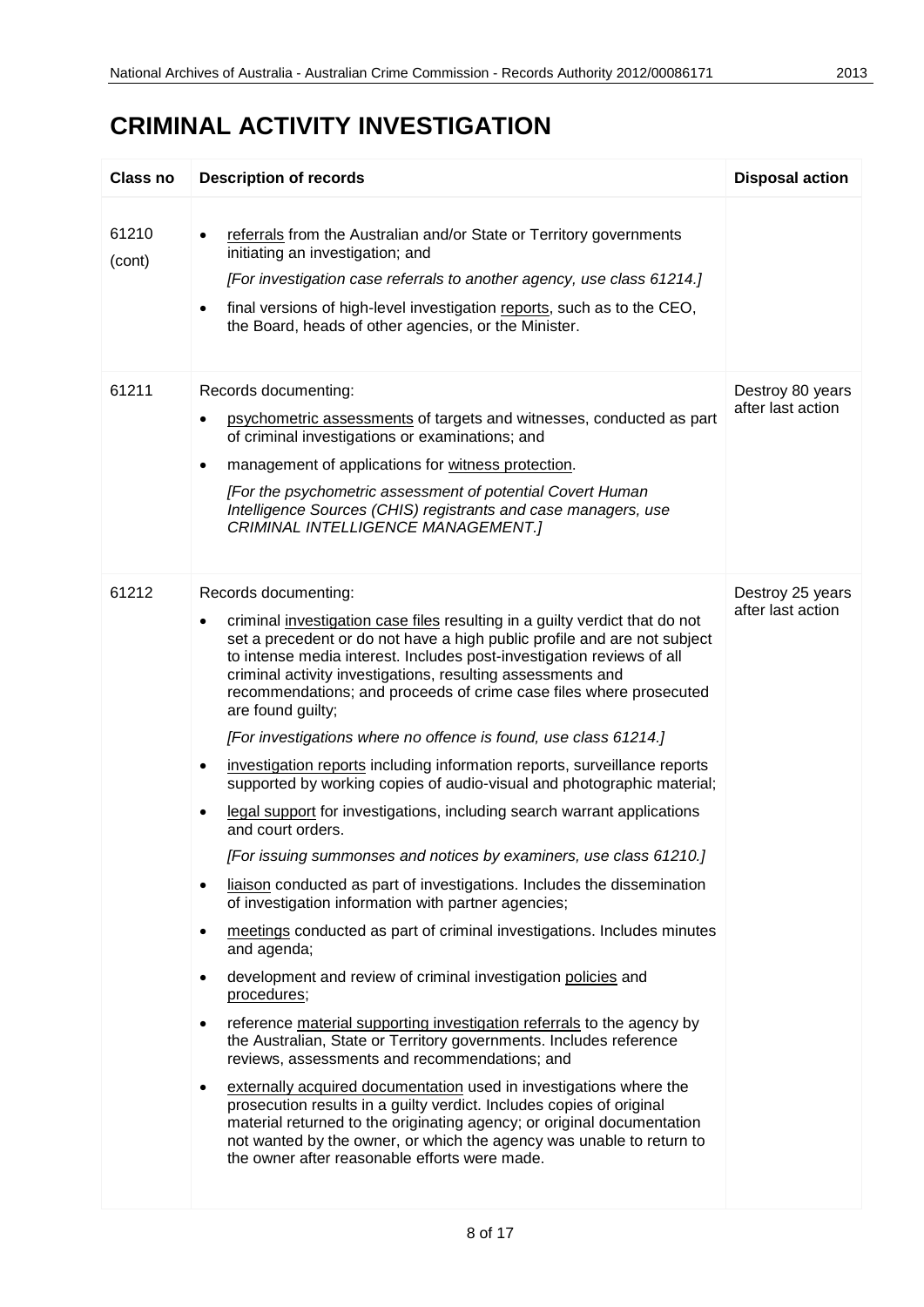| Class no        | <b>Description of records</b>                                                                                                                                                                                                                                                                                       | <b>Disposal action</b>                |
|-----------------|---------------------------------------------------------------------------------------------------------------------------------------------------------------------------------------------------------------------------------------------------------------------------------------------------------------------|---------------------------------------|
| 61212<br>(cont) | [For the provision of telecommunications intercept warrants and<br>surveillance devices warrants as part of intelligence operations, and<br>the management of electronic intelligence product, use CRIMINAL<br><b>INTELLIGENCE MANAGEMENT.]</b><br>[For investigations where no offence is found, use class 61214.] |                                       |
| 61213           | Records documenting high-level planning for criminal activity<br>investigations.<br>[For Determination sub-plans related to an individual investigation, use<br>class 61212.]                                                                                                                                       | Destroy 15 years<br>after last action |
| 61214           | Records documenting:<br>routine operational administrative tasks supporting the core business;<br>٠<br>and<br>criminal activity investigation tasks, other than those covered in classes<br>61210 to 61213.                                                                                                         | Destroy 7 years<br>after last action  |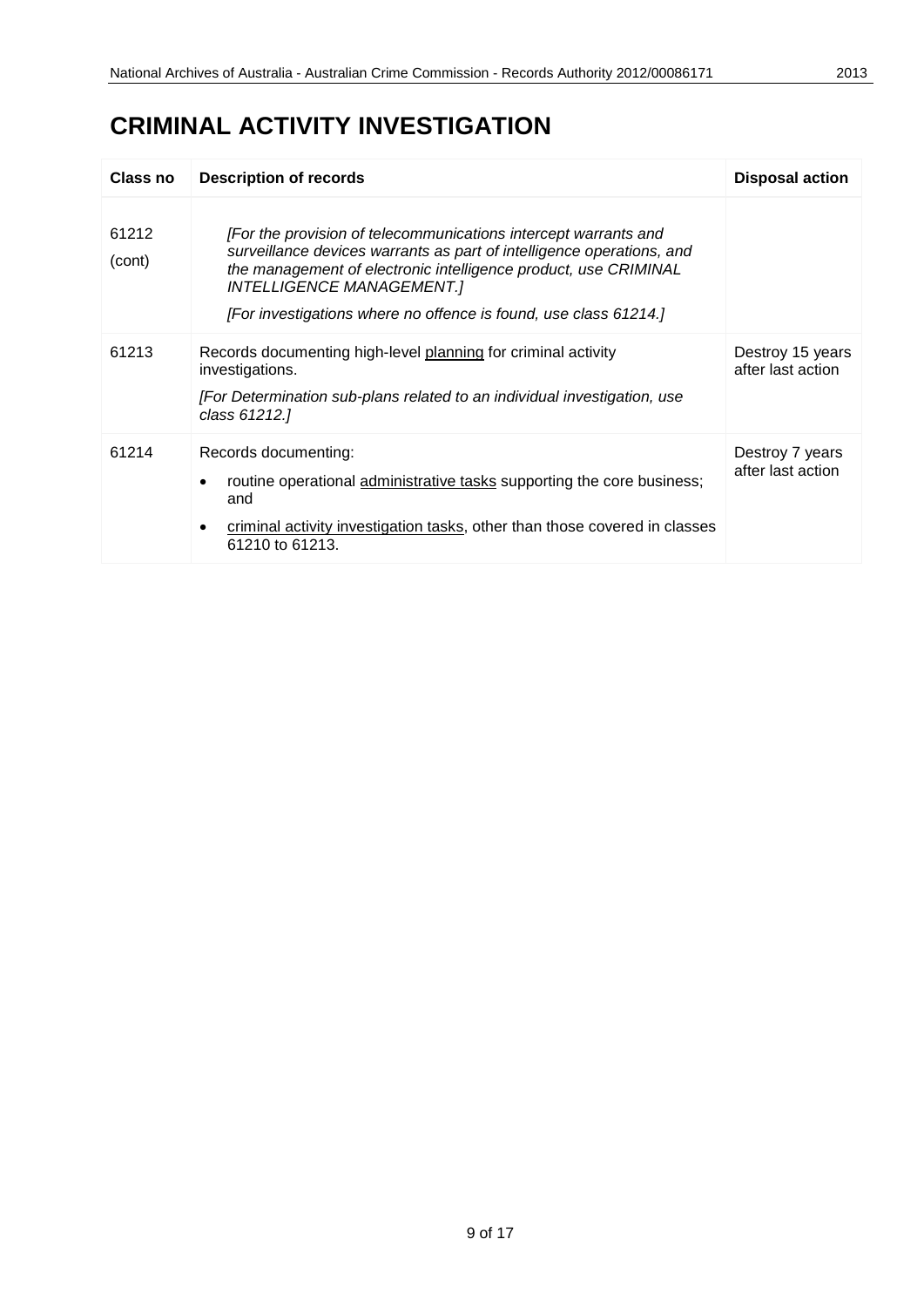#### <span id="page-9-0"></span>**CRIMINAL ACTIVITY RESEARCH**

The core business of conducting or commissioning research into federally relevant Australian or international serious and organised criminal activity.

Includes joint research projects undertaken with agency partners.

The core activities include:

- •providing advice and recommendations following research;
- •developing and managing joint research project agreements;
- •obtaining authorisations for research, such as ethical clearances;
- consulting with stakeholders;
- •distributing research to stakeholders;
- •evaluating research proposals;
- •developing policies and procedures;
- •planning research activities;
- •evaluating and reviewing research activities;
- reporting on the progress of research and on research outcomes; and
- research collected to support the core business.

The performance of the core business is supported by general activities such as:

- •administering contracted research;
- receiving and responding to enquiries;
- routine liaison with research participants, including letters of appreciation;
- •managing meetings; and
- •developing procedures for research.

#### *Cross references to other areas of this records authority*

*For criminal information and intelligence activities, use CRIMINAL INTELLIGENCE MANAGEMENT.*

*For the conduct of criminal investigations, use CRIMINAL ACTIVITY INVESTIGATION.*

*For addresses and presentations on criminal research findings, use EDUCATION AND AWARENESS.*

*Cross references to AFDA Express records authority*

*For staffing matters, use PERSONNEL.* 

*For managing the acquisition of goods and services, use PROCUREMENT.*

| Class no | <b>Description of records</b>                                                                                                                                                                                                                      | <b>Disposal action</b>         |
|----------|----------------------------------------------------------------------------------------------------------------------------------------------------------------------------------------------------------------------------------------------------|--------------------------------|
| 61215    | Records documenting significant research, which involves innovative<br>processes, or results in significant or innovative findings. Includes:                                                                                                      | Retain as<br>national archives |
|          | • the provision of advice, such as to the Board or the Minister;                                                                                                                                                                                   |                                |
|          | • research project agreements, such as intergovernmental<br>agreements, joint venture and cooperative agreements between<br>the Australian Government, and States and Territories. Includes<br>negotiation, establishment, maintenance and review; |                                |
|          | • authorisations, including ethical clearances for research, to comply<br>with national codes of practice;                                                                                                                                         |                                |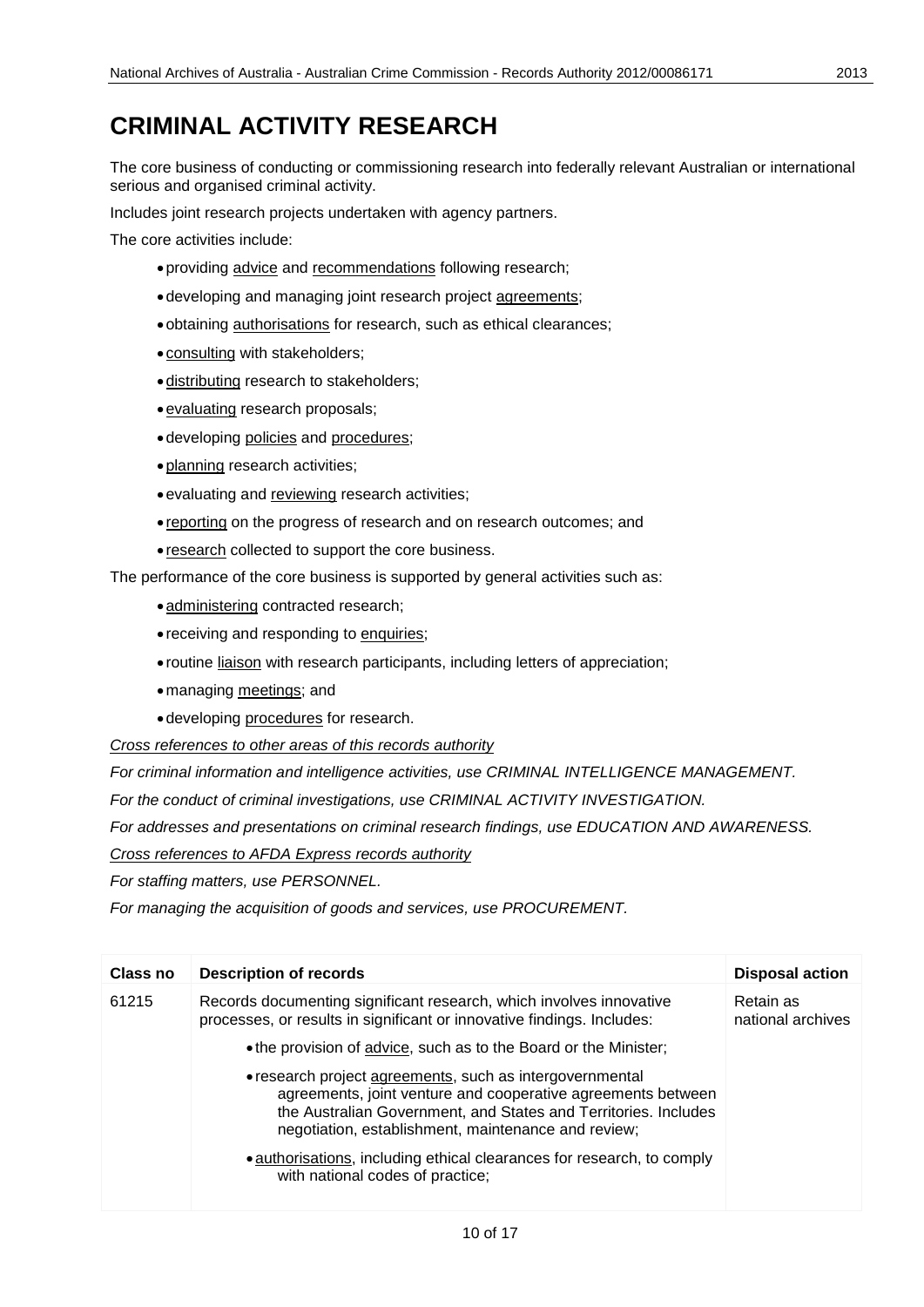#### **CRIMINAL ACTIVITY RESEARCH**

| Class no        | <b>Description of records</b>                                                                                                                                                                                                                                                | <b>Disposal action</b>               |
|-----------------|------------------------------------------------------------------------------------------------------------------------------------------------------------------------------------------------------------------------------------------------------------------------------|--------------------------------------|
| 61215<br>(cont) | • final versions of research policies;<br>• final research reports;<br>• research, such as survey instruments, and collected data; and<br>• major de-identified datasets and associated information about the<br>data fields such as data dictionaries or data repositories. |                                      |
| 61216           | Records documenting:<br>• receiving and responding to enquiries;<br>• routine liaison with research participants, including letters of<br>appreciation;<br>• arranging meetings; and<br>• developing procedures for research.                                                | Destroy 3 years<br>after last action |
| 61217           | Records documenting:<br>• routine operational administrative tasks supporting the core<br>business; and<br>• criminal activity research tasks, other than those covered in<br>classes 61215 and 61216.                                                                       | Destroy 7 years<br>after last action |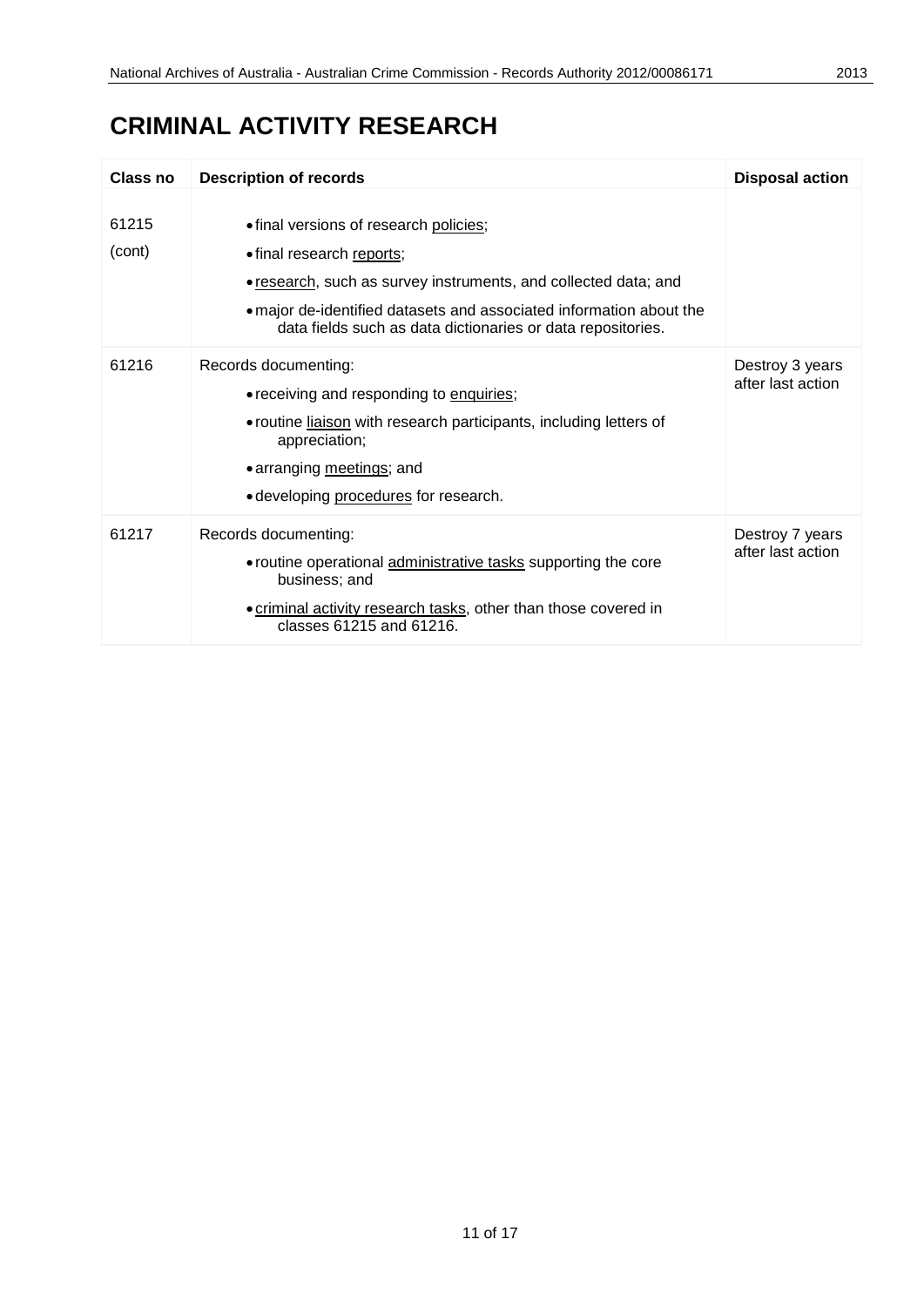#### <span id="page-11-0"></span>**CRIMINAL INTELLIGENCE MANAGEMENT**

The core business of collecting, correlating, analysing, managing and disseminating information and intelligence relating to federally relevant serious and organised criminal activity.

Includes the conduct of intelligence operations, special operations utilising the agency's coercive powers, joint operations conducted collaboratively with the agency's partners, and criminal intelligence operations conducted under State legislation.

The collection and analysis of criminal intelligence supports the agency's criminal activity investigation core business.

The core activities include:

- conducting examinations, including the use of coercive powers;
- •providing advice on national criminal intelligence matters;
- •establishing and maintaining agreements with agencies;
- •authorisations and determinations for criminal intelligence collection activities;
- collecting, correlating and analysing criminal intelligence information relating to individuals or organisations, and the development and management of criminal intelligence product;
- •establishing and managing committees and working groups;
- stakeholder consultation;
- •managing the Covert Human Intelligence Sources (CHIS) database;
- •establishing and maintaining the national criminal intelligence database;
- •distributing intelligence product;
- •managing specialised equipment used for obtaining electronic intelligence product;
- conducting intelligence operations and post-operational reviews;
- conducting meetings and undertaking liaison;
- •prioritising and planning intelligence collection activities;
- •evaluating and reviewing intelligence collection activities;
- •developing and reviewing policies and procedures; and
- reporting.

*Cross references to other areas of this records authority*

*For the conduct of criminal investigations, use CRIMINAL ACTIVITY INVESTIGATION.*

*For research not considered intelligence collection, use CRIMINAL ACTIVITY RESEARCH.*

*For addresses and presentations, intelligence systems and related training programs, or attendance at relevant conferences, use EDUCATION AND AWARENESS.*

*Cross references to AFDA Express records authority*

*For the administration of the agency's Board, use GOVERNING BODIES.*

*For whole of government agreements, use GOVERNMENT RELATIONS.*

*For responses to high-level external committees, use GOVERNMENT RELATIONS.*

*For staffing matters, use PERSONNEL.*

*For tendering and contracting arrangements, use PROCUREMENT.*

*For internal training, use STAFF DEVELOPMENT.*

*For quality assurance audits, use STRATEGIC MANAGEMENT.*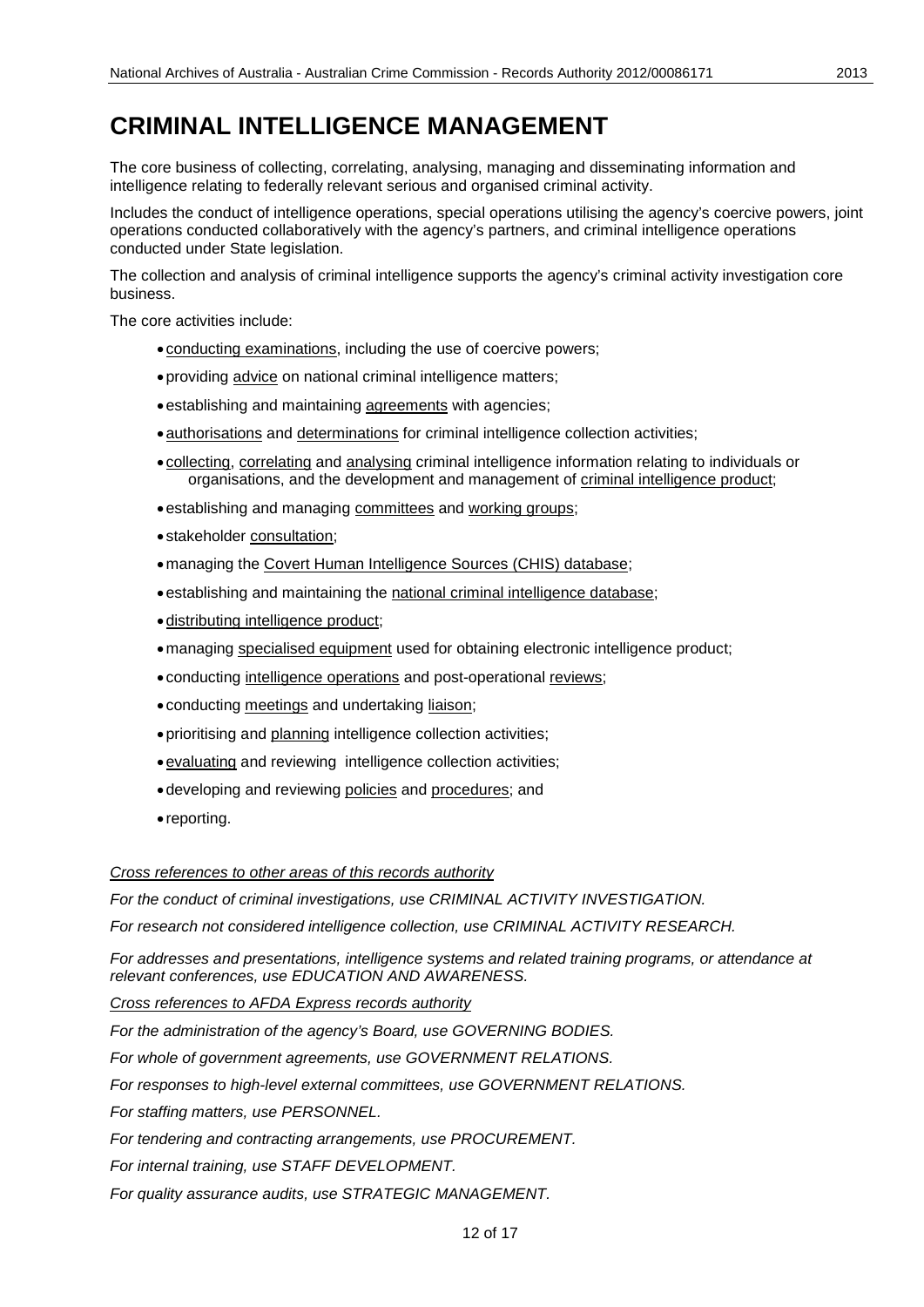*For the development of the agency's intelligence databases, use TECHNOLOGY & TELECOMMUNICATIONS. Cross references to other records authorities*

*For the management of formal intelligence product generated by the agency, use RECORDS RELATING TO THE INTELLIGENCE FUNCTION IN ANY COMMONWEALTH AGENCY (GDA 21).*

*For data matching exercises, use RECORDS RELATING TO DATA MATCHING EXERCISES (GDA 24).*

| Class no | <b>Description of records</b>                                                                                                                                                                                                                                                                                                                                          | <b>Disposal action</b> |
|----------|------------------------------------------------------------------------------------------------------------------------------------------------------------------------------------------------------------------------------------------------------------------------------------------------------------------------------------------------------------------------|------------------------|
| 61203    | Records documenting:                                                                                                                                                                                                                                                                                                                                                   | Retain as              |
|          | • conducting examinations, including the use of coercive powers.<br>Includes Chief Executive Officer's (CEO) directions;<br>examination proceedings and transcripts; issue of summonses<br>and notices; and supporting documentation;                                                                                                                                  | national archives      |
|          | · advice on national criminal intelligence priorities, strategies and<br>operations such as that provided to the Minister and the Board;                                                                                                                                                                                                                               |                        |
|          | • negotiation and establishment of significant or landmark<br>agreements to share the agency's criminal intelligence<br>databases. Includes agreements and Memoranda Of<br>Understanding relating to joint criminal intelligence operations,<br>where the agency is the lead agency or the Australian<br>Government's main representative;                             |                        |
|          | · authorisations and determinations for criminal intelligence<br>collection activities. Includes:                                                                                                                                                                                                                                                                      |                        |
|          | Board determinations;<br>$\circ$                                                                                                                                                                                                                                                                                                                                       |                        |
|          | eligible judges lists and delegations;<br>O                                                                                                                                                                                                                                                                                                                            |                        |
|          | authorisations for the use of Covert Human Intelligence<br>$\circ$<br>Sources (CHIS), assumed identities, surveillance and<br>operational support teams;                                                                                                                                                                                                               |                        |
|          | arrangements for the collection of intelligence information<br>O<br>from State agencies and non-government agencies under<br>legislation such as the Australian Crime Commission Act<br>2002;                                                                                                                                                                          |                        |
|          | authorisations for the issue of warrants, such as<br>$\circ$<br>surveillance, intercept or tracking device warrants, under<br>legislation such as the Telecommunications (Interception<br>and Access) Act 1979 and the Surveillance Devices Act<br>2004.                                                                                                               |                        |
|          | . management of criminal intelligence operations that have a high<br>public profile and/or are subject to intense media interest.<br>Includes the management of 'special' intelligence operations<br>and post-operational reviews of all intelligence operation<br>activities;                                                                                         |                        |
|          | . high-level committees and working groups, such as the Organised<br>Crime Management Committee (OCMC), or where the agency<br>is the Australian Government's main representative, provides<br>secretariat support, or plays a leading role in deliberations.<br>Includes establishment, final minutes, agenda papers, briefing<br>notes, reports and recommendations; |                        |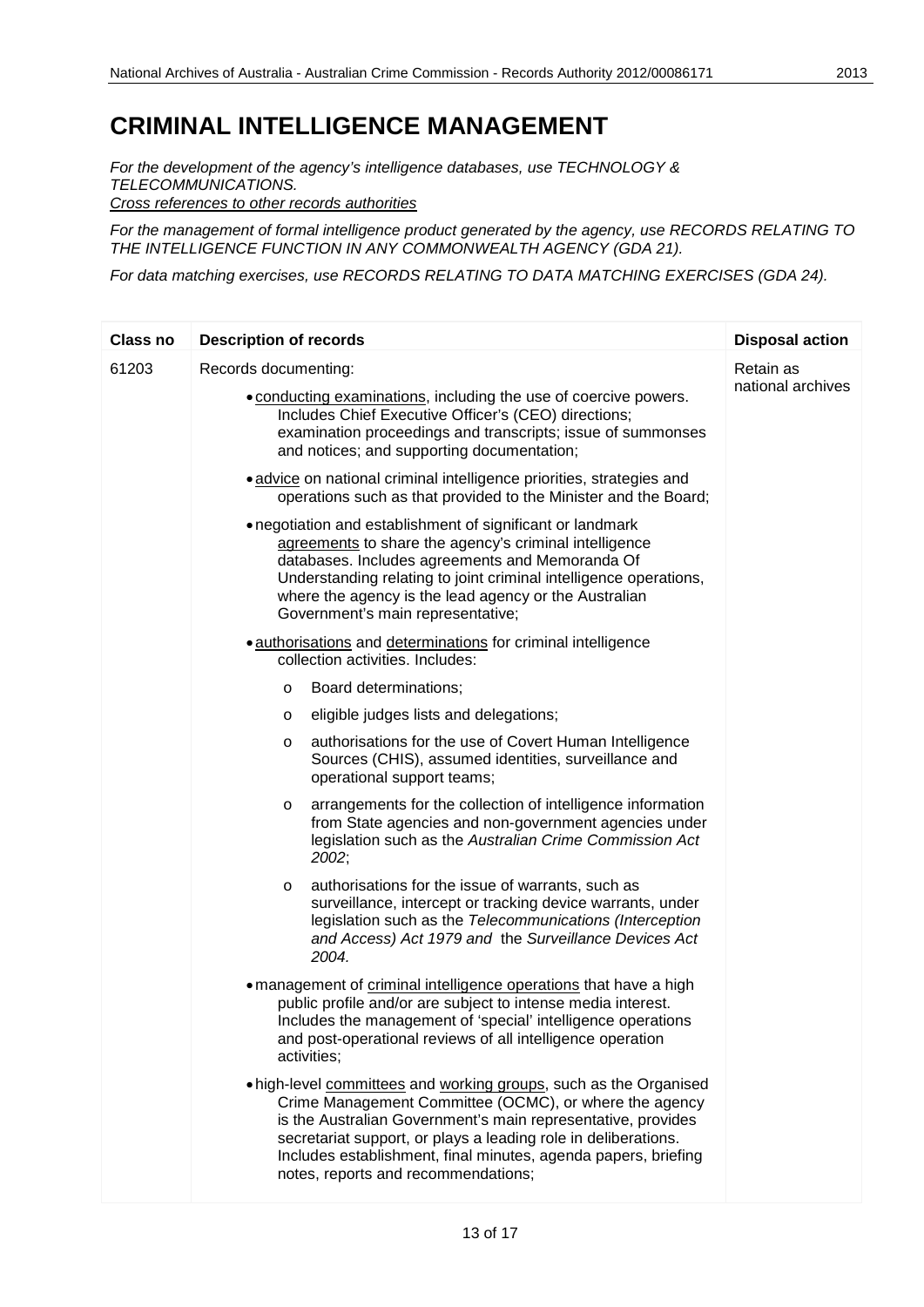#### **CRIMINAL INTELLIGENCE MANAGEMENT**

| Class no        | <b>Description of records</b>                                                                                                                                                                                                                                                                                                                                                                                                                                                                                                                                                                                                                                                                                                                                                                                                                                                                                                                                                                                       | <b>Disposal action</b>                                                                              |
|-----------------|---------------------------------------------------------------------------------------------------------------------------------------------------------------------------------------------------------------------------------------------------------------------------------------------------------------------------------------------------------------------------------------------------------------------------------------------------------------------------------------------------------------------------------------------------------------------------------------------------------------------------------------------------------------------------------------------------------------------------------------------------------------------------------------------------------------------------------------------------------------------------------------------------------------------------------------------------------------------------------------------------------------------|-----------------------------------------------------------------------------------------------------|
| 61203<br>(cont) | .high-level liaison conducted with agency partners;<br>• final versions of plans and the identification and prioritisation of<br>intelligence targets based on threat and risk assessments;<br>• criminal intelligence management policies. Includes intelligence<br>priorities, policy development and review, and associated<br>procedural documents; and<br>• final versions of reports to the CEO, the Board, or the Minister.                                                                                                                                                                                                                                                                                                                                                                                                                                                                                                                                                                                  |                                                                                                     |
| 61204           | Records documenting:<br>· distributing intelligence product to internal and external<br>stakeholders; and<br>[For authorisations for intelligence product dissemination obtained<br>under legislation, use class 61203.]<br>• intelligence data contained in the national criminal intelligence<br>database.                                                                                                                                                                                                                                                                                                                                                                                                                                                                                                                                                                                                                                                                                                        | Destroy 80 years<br>after last action                                                               |
| 61205           | Records documenting CHIS (Covert Human Intelligence Sources)<br>registration. Includes records detailing an individual's profile information;<br>psychometric assessments conducted as part of intelligence operations<br>and examinations; and source deregistration.<br>[For psychometric assessments of potential CHIS registrants and case<br>managers, use classes 61208 and 61209.<br>For CHIS management, use class 61206.]                                                                                                                                                                                                                                                                                                                                                                                                                                                                                                                                                                                  | Destroy 75 years<br>after registration<br>or 7 years after<br>last action,<br>whichever is<br>later |
| 61206           | Records documenting:<br>· developing criminal intelligence product. Includes final versions<br>and major drafts of Intelligence Reports and Operational<br>Intelligence Reports;<br>[For other criminal intelligence product such as Alerts and Regional<br>Criminal Target Reports, use class 61209.]<br>. management of criminal intelligence operations that do not have a<br>high public profile and are not subject to intense media interest.<br>Includes the management of 'special' intelligence operations<br>and post-operational reviews of all intelligence operations<br>activities;<br>• ongoing CHIS (Covert Human Intelligence Sources) management.<br>Includes:<br>contact reports, summaries of intelligence information,<br>$\circ$<br>identified issues such as CHIS' security or welfare;<br>applications and negotiations for CHIS' benefits/rewards;<br>O<br>recommendations for handling resultant intelligence<br>information;<br>quarterly reviews of CHIS' effectiveness; and<br>$\circ$ | Destroy 25 years<br>after last action                                                               |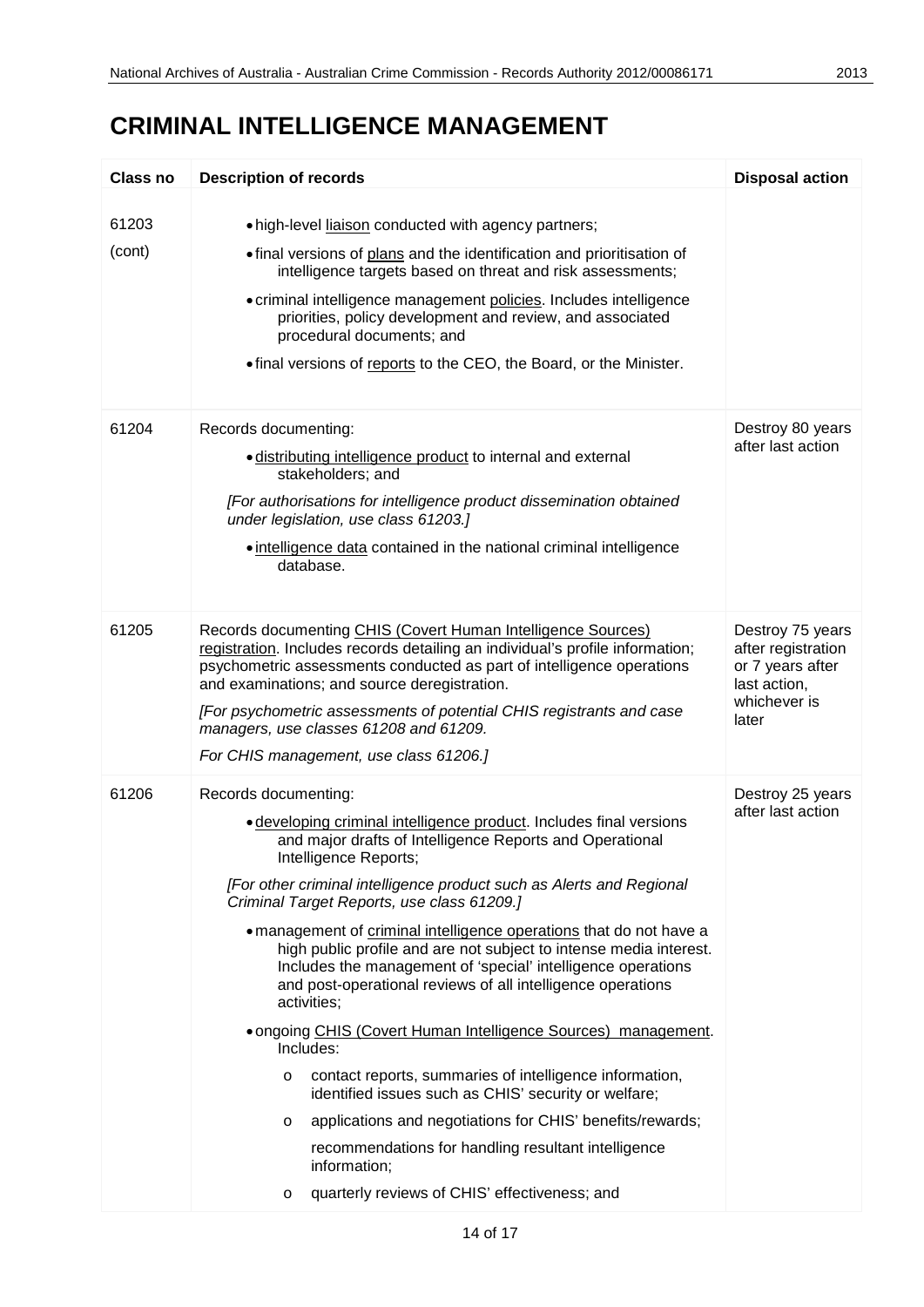#### **CRIMINAL INTELLIGENCE MANAGEMENT**

| Class no        | <b>Description of records</b>                                                                                                                                                                                                                                                                                                                                                                                                                                                                                                                                                                                                                                                                                                                                                                                                                                                                                                                                                                                                                                                                                                                                                                                            | <b>Disposal action</b>                                                                                |
|-----------------|--------------------------------------------------------------------------------------------------------------------------------------------------------------------------------------------------------------------------------------------------------------------------------------------------------------------------------------------------------------------------------------------------------------------------------------------------------------------------------------------------------------------------------------------------------------------------------------------------------------------------------------------------------------------------------------------------------------------------------------------------------------------------------------------------------------------------------------------------------------------------------------------------------------------------------------------------------------------------------------------------------------------------------------------------------------------------------------------------------------------------------------------------------------------------------------------------------------------------|-------------------------------------------------------------------------------------------------------|
| 61206<br>(cont) | reports and briefing notes detailing CHIS issues and<br>$\circ$<br>intelligence received.<br>[For registration of CHIS, use class 61205.]<br>. managing electronic intelligence product. Includes:<br>surveillance device operators' logs;<br>$\circ$<br>electronic intelligence product log detailing use of<br>O<br>information;<br>surveillance device effectiveness reports;<br>O<br>implementation of recommendations from external review<br>O<br>agencies;<br>internal biannual compliance assessments, and resultant<br>O<br>reports containing findings and recommendations;<br>master set of warrantless surveillance product; and<br>O<br>supporting documentation, such as liaison with<br>O<br>investigators regarding destruction, destruction approvals,<br>and provision of supporting information to the<br>Commonwealth Ombudsman as part of the biannual<br>inspections program.<br>[For electronic intelligence product obtained under a warrant, use class<br>61207.]<br>. liaison with agency partner organisations such as the Australian<br>Federal Police;<br>. supply and maintenance of telecommunications interceptions or<br>technical surveillance equipment; and<br>• supporting diaries. |                                                                                                       |
| 61207           | Master set of electronic intelligence product recorded as part of technical<br>surveillance activities supporting an intelligence operation. Includes the<br>provisioning of listening device warrants, surveillance device warrants, or<br>telecommunications intercept warrants, under legislation such as the<br>Telecommunications (Interception and Access) Act 1979, and the<br>Surveillance Devices Act 2004.<br>[For authorisations for obtaining intelligence information through<br>telecommunications interceptions and technical surveillance, use class<br>61203.]                                                                                                                                                                                                                                                                                                                                                                                                                                                                                                                                                                                                                                          | Destroy in<br>accordance with<br>directions from<br>the agency's<br><b>Chief Executive</b><br>Officer |
| 61208           | Psychological client files produced for potential CHIS registrants, where the<br>client is less than 18 years of age. Includes results of assessments and<br>internal reports.                                                                                                                                                                                                                                                                                                                                                                                                                                                                                                                                                                                                                                                                                                                                                                                                                                                                                                                                                                                                                                           | Destroy when<br>client reaches 25<br>years of age                                                     |
| 61209           | Records documenting:<br>• routine operational administrative tasks supporting the core<br>business; and<br>• criminal intelligence management activities, other than those<br>covered in classes 61203 to 61208.                                                                                                                                                                                                                                                                                                                                                                                                                                                                                                                                                                                                                                                                                                                                                                                                                                                                                                                                                                                                         | Destroy 7 years<br>after last action                                                                  |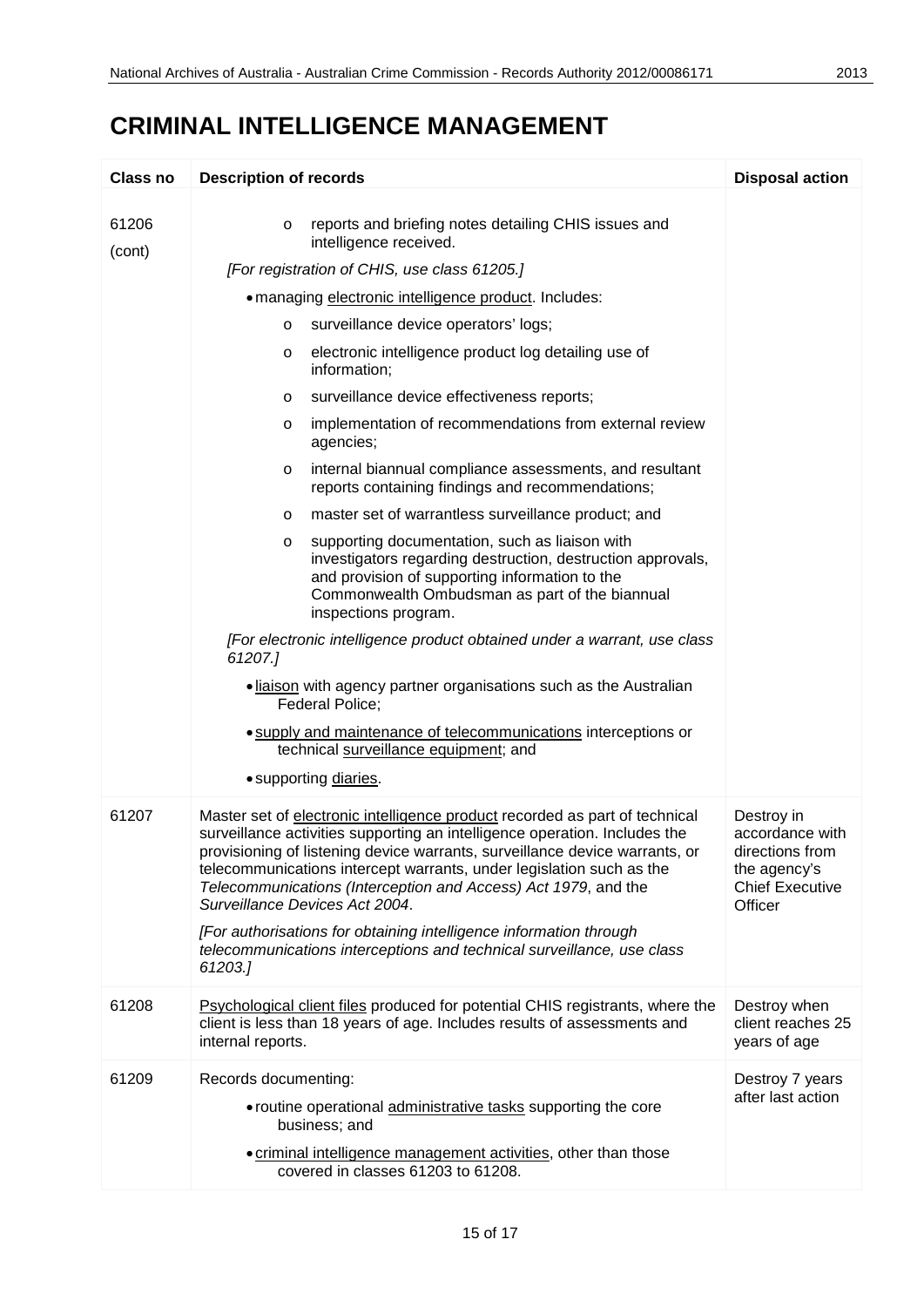#### <span id="page-15-0"></span>**EDUCATION AND AWARENESS**

The core business of promoting awareness and guidance on federally relevant serious and organised crime. Includes the delivery of addresses and presentations, the development and delivery of training programs, as well as arranging or attending industry conferences.

The core activities include:

- •developing and delivering addresses, speeches, and presentations;
- •establishing and managing education and awareness related committees and working groups;
- arranging or attending conferences;
- liaising with stakeholders;
- conducting meetings;
- •developing and reviewing policies and procedures;
- reporting on education and awareness programs or associated initiatives;
- •preparing and managing submissions; and
- •developing, delivering and reviewing training programs.

The performance of the core business is supported by general activities such as:

- administering training;
- receiving and responding to enquiries;
- •developing and reviewing the agency's internal procedures; and
- •drafting addresses, speeches or presentations.

*Cross references to other areas of this records authority*

*For criminal information and intelligence activities, use CRIMINAL INTELLIGENCE MANAGEMENT.*

*For the conduct of criminal investigations, use CRIMINAL ACTIVITY INVESTIGATION.*

*For research not considered intelligence collection, use CRIMINAL ACTIVITY RESEARCH.*

*Cross references to AFDA Express records authority*

*For media releases and interviews, and handling public reaction, use COMMUNITY RELATIONS.*

*For tender and contractor management, use PROCUREMENT.*

*For internal training, use STAFF DEVELOPMENT.*

| Class no | <b>Description of records</b>                                                                                                                                                                                                                                                                      | <b>Disposal action</b>         |
|----------|----------------------------------------------------------------------------------------------------------------------------------------------------------------------------------------------------------------------------------------------------------------------------------------------------|--------------------------------|
| 61218    | Records documenting:<br>• final versions of addresses made by the Minister or senior agency<br>officers;                                                                                                                                                                                           | Retain as<br>national archives |
|          | • high-level committees and working groups where the agency is the<br>Australian Government's main representative, provides<br>secretariat support, or plays a prominent or central role.<br>Includes establishment, final minutes, agenda papers, briefing<br>notes, reports and recommendations. |                                |
|          | • development and establishment of national level education and<br>awareness policy including policy precedents. Includes final<br>version, major drafts and supporting records; and                                                                                                               |                                |